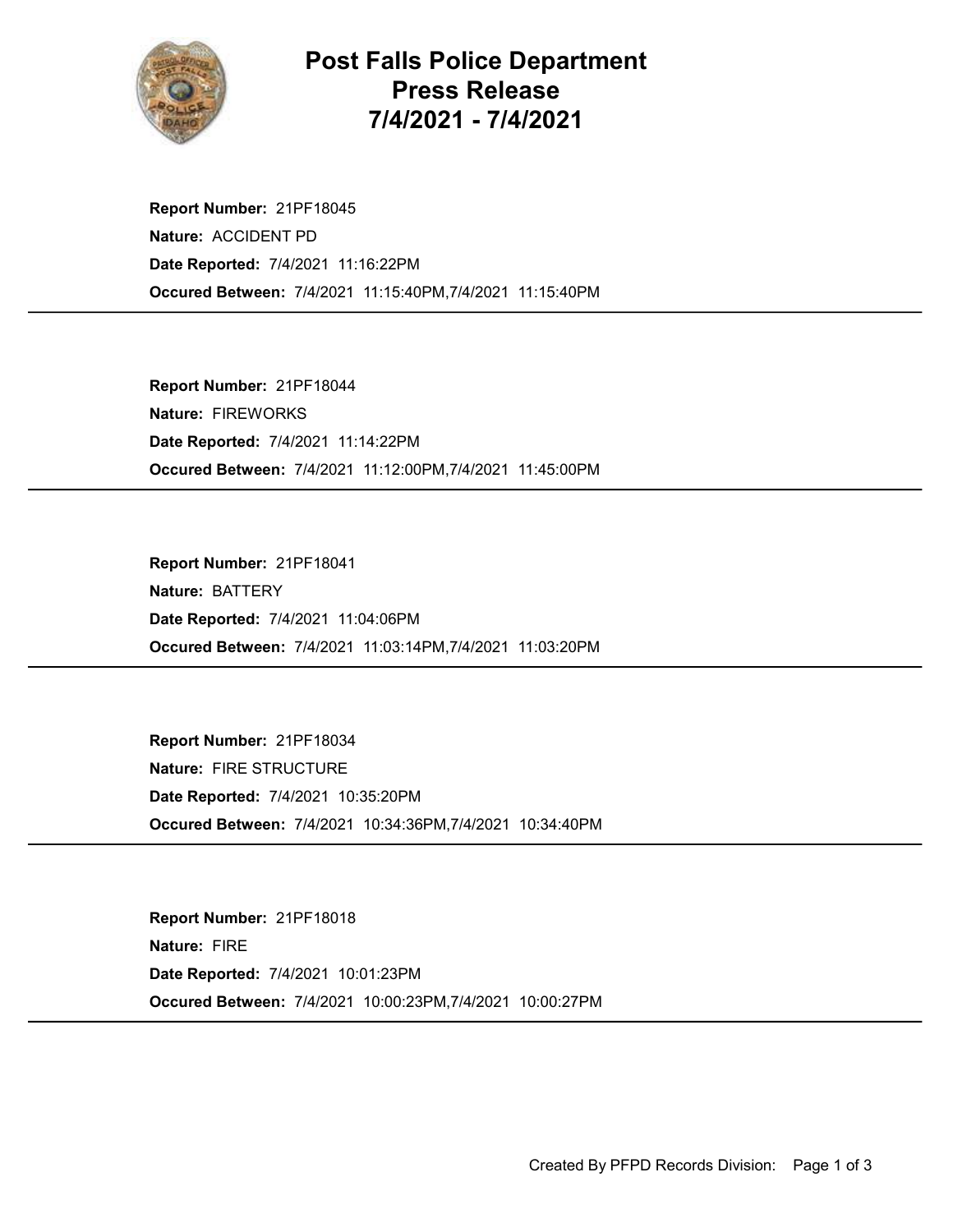Occured Between: 7/4/2021 6:13:50PM,7/4/2021 6:13:54PM Report Number: 21PF17951 Nature: SUICIDE THREAT Date Reported: 7/4/2021 6:14:41PM

Occured Between: 7/4/2021 5:37:33PM,7/4/2021 5:37:37PM Report Number: 21PF17945 Nature: ACCIDENT INJURY Date Reported: 7/4/2021 5:39:14PM

Occured Between: 7/4/2021 4:23:58PM,7/4/2021 4:23:58PM Report Number: 21PF17939 Nature: BATTERY Date Reported: 7/4/2021 4:26:58PM

Occured Between: 6/28/2021 3:00:00PM,6/28/2021 4:00:00PM Report Number: 21PF17932 Nature: SEX OFFENSE Date Reported: 7/4/2021 2:47:10PM

Occured Between: 7/4/2021 9:00:00AM,7/4/2021 10:00:00AM Report Number: 21PF17904 Nature: CUSTODIAL INTER Date Reported: 7/4/2021 9:19:35AM

Occured Between: 7/2/2021 4:00:00PM,7/4/2021 8:28:23AM Report Number: 21PF17899 Nature: DISTURBANCE Date Reported: 7/4/2021 8:30:30AM